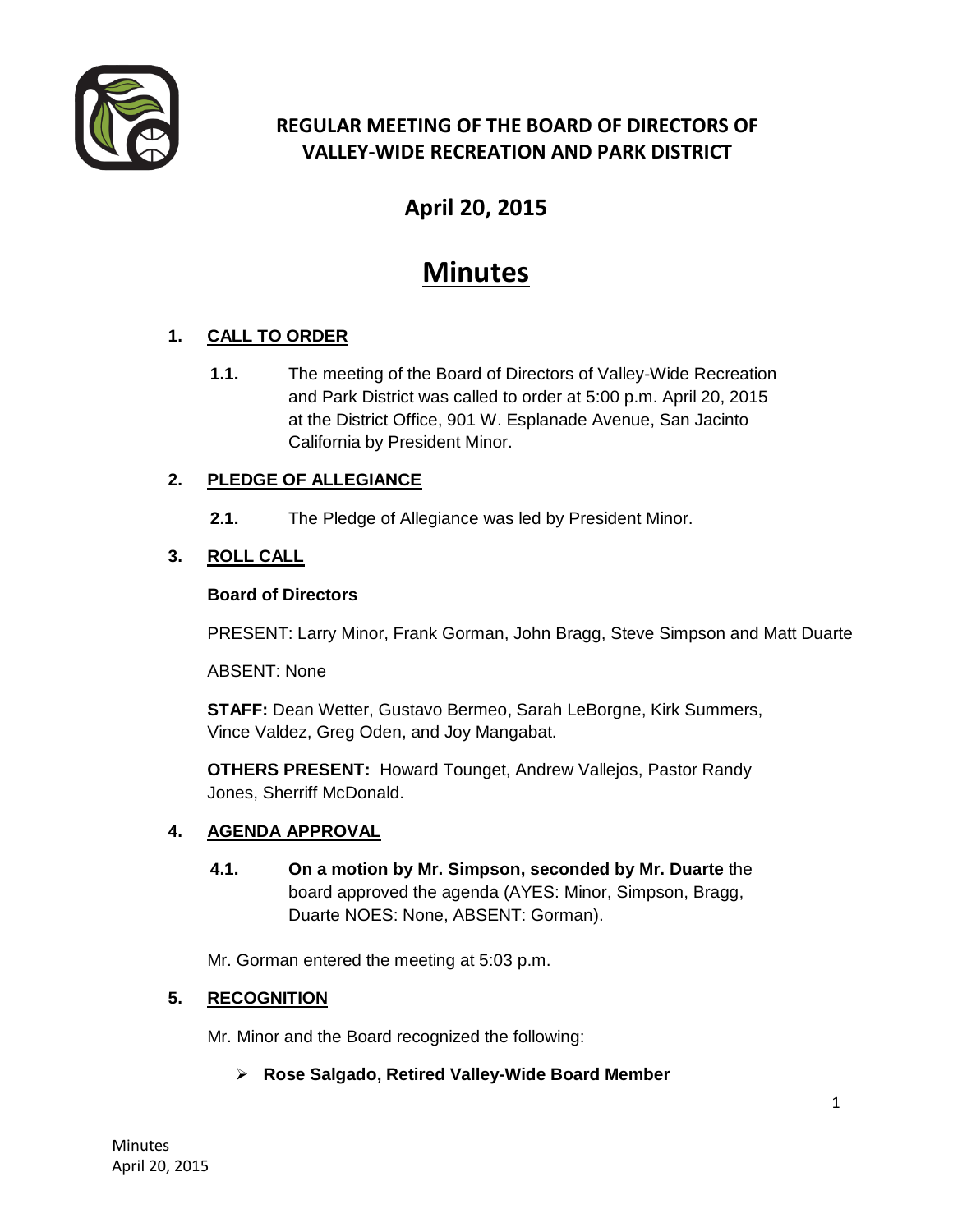Andrew Vallejos accepted the Board recognition on behalf of Rose Salgado.

#### **Joy Mangabat, Valley-Wide Recreation and Park District**

#### **6. PUBLIC COMMENTS – NON AGENDA ITEMS**

- **6.1.** Howard Tounget commented that Mr. Duarte was not elected by the people and has not earned any respect. Howard Tounget stated he does not care for the criminal Justice system, Howard Tounget also commented about a misunderstood audit report comment made at the last meeting.
- **6.2.** Pastor Randy prayed on behalf of the District and the community.

#### **7. BOARD COMMENTS**

- **7.1.** Mr. Bragg commented the opening day ceremonies had a great turn out. It's one of the few opportunities that people get to see our community come together, it's a great program.
- **7.2.** Mr. Minor commented he was very impressed with the District tour, and it was the best tour so far.
- **7.3.** Mr. Duarte mentioned he appreciates the scope of services; the tour gave prospective of what Valley-Wide does and what we're here for.
- **7.4.** Mr. Gorman thanked Pastor Randy for attending the Board meeting, he appreciates having a prayer and he would like to have public comments like that all the time.
- **7.5.** (Comment stated at adjournment) Mr. Bragg mentioned the shoot-out situations with the police department and requested the District practice lock down situation training.

#### **8. VALLEY-WIDE CHECK LIST**

**On a motion my Mr. Gorman, seconded by Mr. Simpson** the Board approved Valley-Wide Clearing Account Check List for March 2015: 76972- 77482. (AYES: Minor, Simpson, Gorman, Bragg, Duarte NOES: None, ABSENT: None).

#### **9. FINANCIAL STATEMENTS FOR MARCH 2015.**

**9.1.** The Financial Statements were received and filled.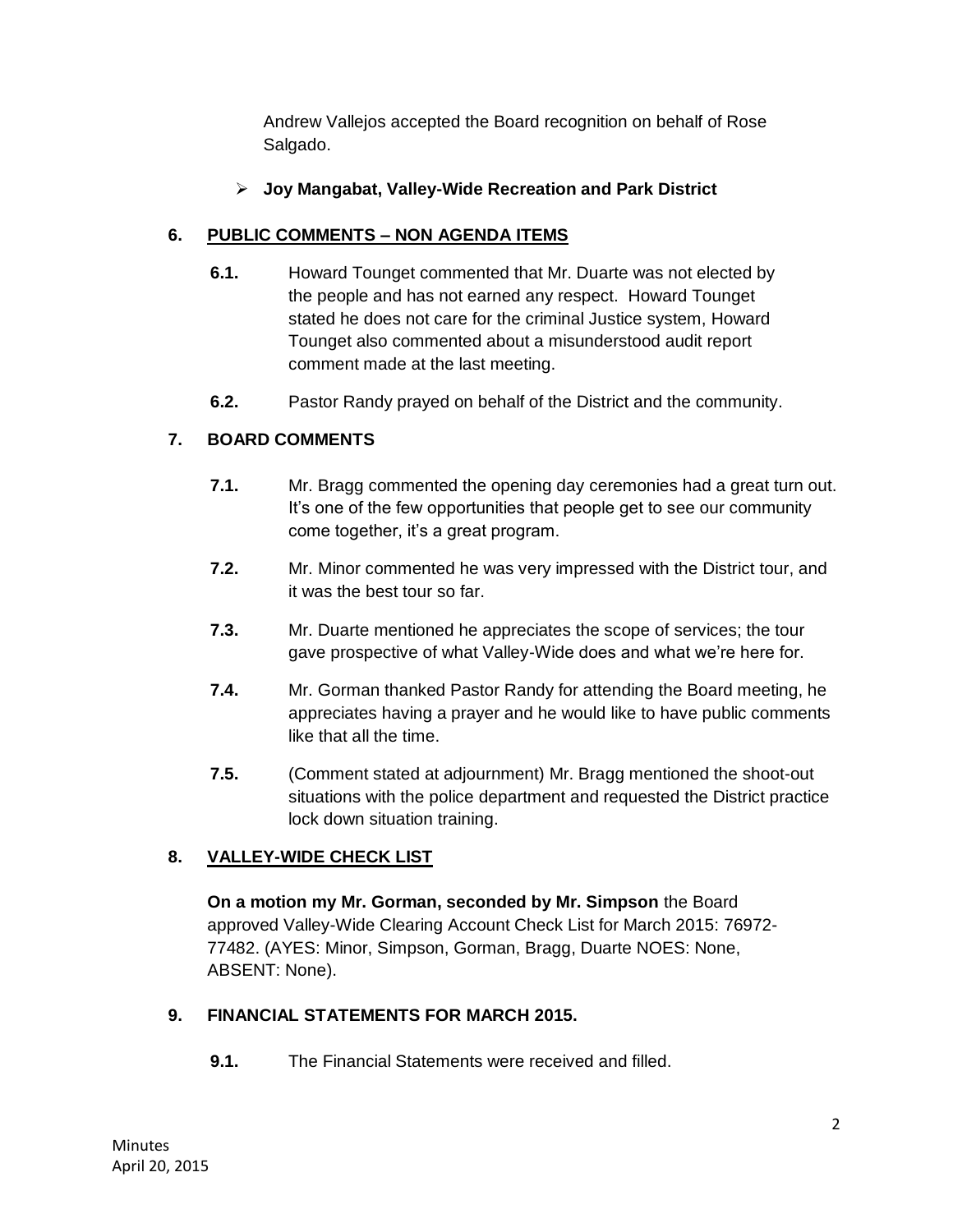#### **10. PRESENTATION**

**10.1.** Vince Valdez, Recreation Supervisor Menifee Community Center, gave a brief presentation on the history of Menifee Valley-Wide and the various classes and programs offered.

#### **11. CONSENT CALENDAR**

*These items are considered routine in nature and will be approved with one motion.* 

Public comment: Howard Tounget – regarding item 11.1, asked how the clerk knew he failed to approach the podium.

- **11.1. On a motion by Mr. Simpson, seconded by Mr. Gorman** the Board approved the Minutes for the Regular Meeting of February 23, 2015. (AYES: Minor, Simpson, Gorman, Bragg, ABSTAIN: Duarte, NOES: None, ABSENT: None).
- **11.2. On a motion by Mr. Simpson, seconded by Mr. Bragg** the Board approved the Minutes for the Regular Meeting of March 16, 2015. (AYES: Minor, Simpson, Gorman, Bragg, Duarte NOES: None, ABSENT: None).

#### **12. OLD BUSINESS**

**12.1. No Old Business** 

#### **13. NEW BUSINESS**

#### **13.1. Citizen Bank Signature Card**

 **On a motion by Mr. Duarte, seconded by Mr. Simpson**, the Board authorized to remove Nick Schouten from the Citizen Bank Signature Card, and add Frank Gorman. (AYES: Minor, Simpson, Gorman, Bragg, Duarte NOES: None, ABSENT: None).

#### **14. ITEMS FOR BOARD INFORMATION AND DISCUSSION**

Public Comment: Howard Tounget commented he read the article in the paper regarding the Menifee cancellation; you had twenty-five years to get your job done right and you didn't do it, you failed miserably. It's not surprising to me when your District is run by a convicted criminal. They saw Mr. Duarte's appointment as a joke. Mr. Duarte do you understand that they are using you.

- **14.1.** General Managers Reports
	- $\triangleright$  Mr. Wetter announced the upcoming Opening Day on May 2, 2015.